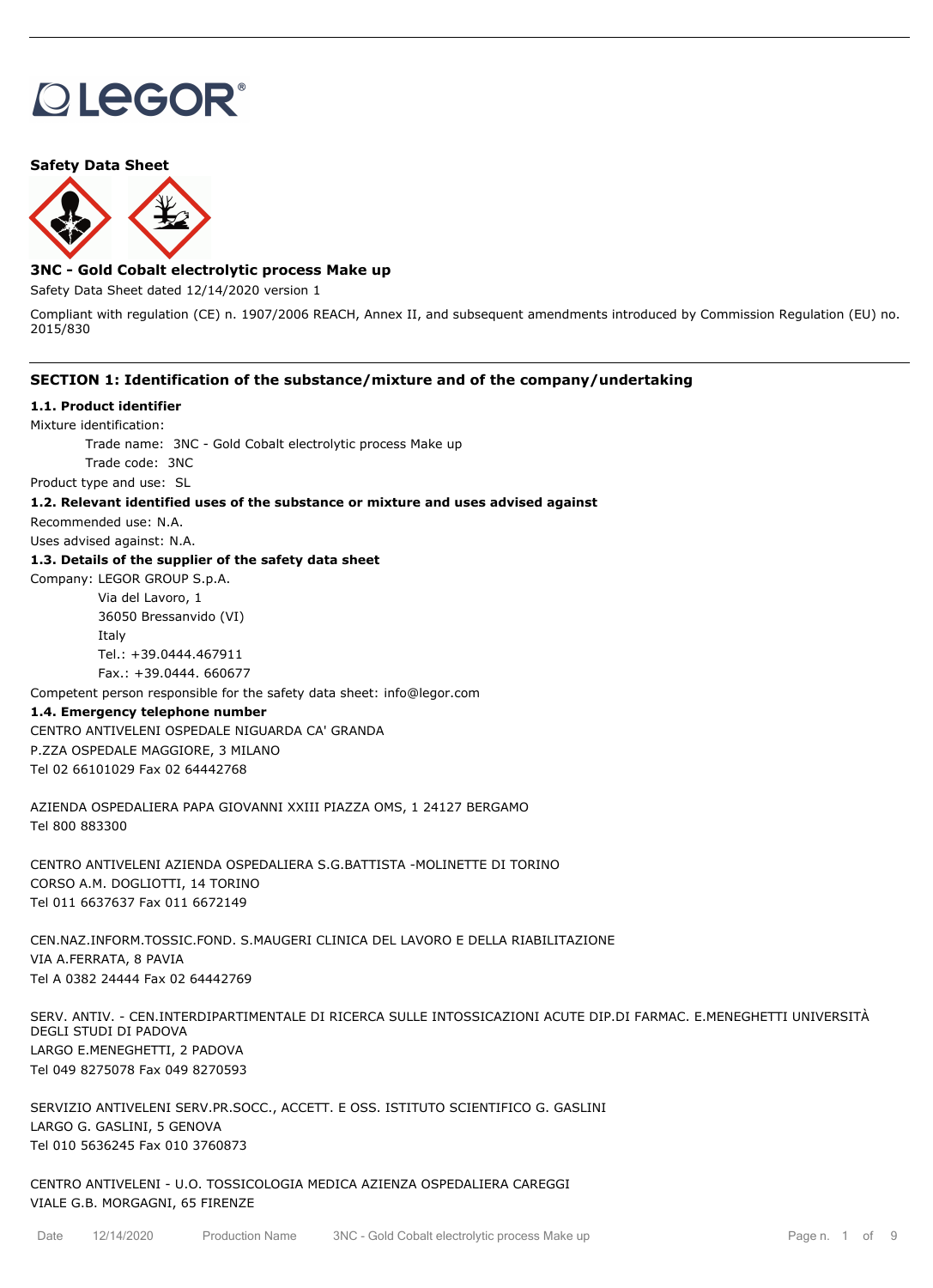CENTRO ANTIVELENI POLICLINICO A.GEMELLI - UNIVERSITA' CATTOLICA DEL SACRO CUORE LARGO F.VITO, 1 ROMA Tel 06 3054343 Fax 06 3051343

CENTRO ANTIVELENI - ISTITUTO DI ANESTESIOLOGIA E RIANIMAZIONE UNIVERSITÀ DEGLI STUDI DI ROMA LA SAPIENZA VIALE DEL POLICLINICO, 155 ROMA Tel 06 49970698 Fax 06 4461967

AZ. OSP. UNIV. FOGGIA V.LE LUIGI PINTO, 1 71122 FOGGIA Tel 0881 732326

CENTRO ANTIVELENI AZIENDA OSPEDALIERA A. CARDARELLI VIA CARDARELLI, 9 NAPOLI Tel 081 7472870 Fax 081 7472880

# **SECTION 2: Hazards identification**



# **2.1. Classification of the substance or mixture**

| Regulation (EC) n. 1272/2008 (CLP) |                                                  |  |  |  |
|------------------------------------|--------------------------------------------------|--|--|--|
| Carc. 1B                           | May cause cancer.                                |  |  |  |
| Repr. 1B                           | May damage fertility or the unborn child.        |  |  |  |
| Aquatic Chronic 2                  | Toxic to aquatic life with long lasting effects. |  |  |  |

Adverse physicochemical, human health and environmental effects:

# No other hazards

# **2.2. Label elements**

**Regulation (EC) No 1272/2008 (CLP):**

**Pictograms and Signal Words**



## **Hazard statements**

| H350 | May cause cancer.                                |
|------|--------------------------------------------------|
| H360 | May damage fertility or the unborn child.        |
| H411 | Toxic to aquatic life with long lasting effects. |

## **Precautionary statements**

| P201      | Obtain special instructions before use.                                                       |
|-----------|-----------------------------------------------------------------------------------------------|
| P202      | Do not handle until all safety precautions have been read and understood.                     |
| P273      | Avoid release to the environment.                                                             |
| P280      | Wear protective gloves/protective clothing/eye protection/face protection/hearing protection/ |
| P308+P313 | IF exposed or concerned: Get medical advice/attention.                                        |
| P391      | Collect spillage.                                                                             |
|           |                                                                                               |

## **Contains**

Cobalt sulphate heptahydrate

## **Special provisions according to Annex XVII of REACH and subsequent amendments:**

None

# **2.3. Other hazards**

No PBT Ingredients are present

# Other Hazards: No other hazards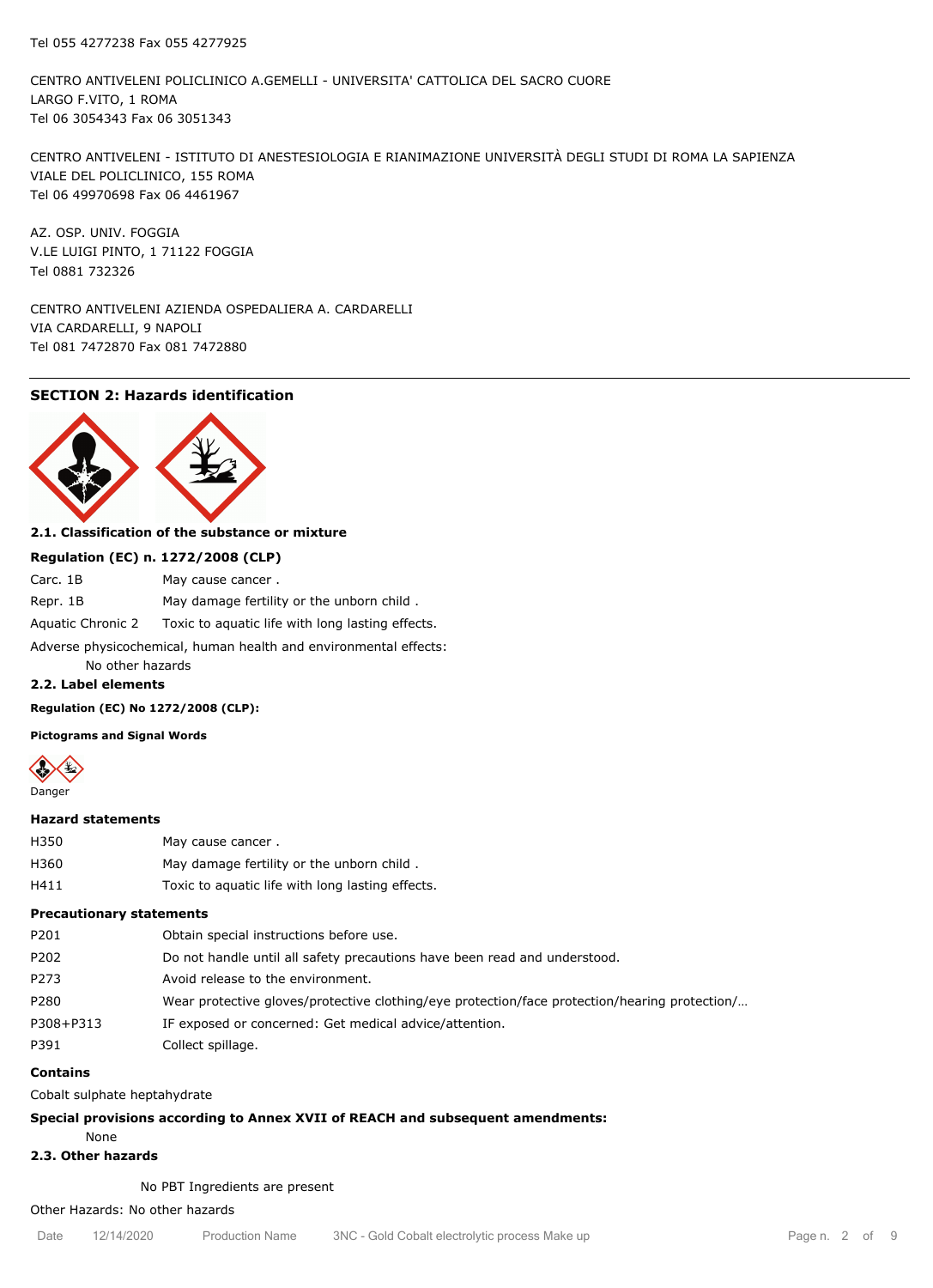## **SECTION 3: Composition/information on ingredients**

## **3.1. Substances**

N.A.

#### **3.2. Mixtures**

Mixture identification: 3NC - Gold Cobalt electrolytic process Make up

#### **Hazardous components within the meaning of the CLP regulation and related classification:**

| Otv     | <b>Name</b>                  | Ident. Numb.             | Classification                                                                                                                                                                                              | Registration<br><b>Number</b> | Material<br><b>Properties</b> |
|---------|------------------------------|--------------------------|-------------------------------------------------------------------------------------------------------------------------------------------------------------------------------------------------------------|-------------------------------|-------------------------------|
| $< 5\%$ | Cobalt sulphate heptahydrate | EC:600-050-9<br>$00 - 0$ | CAS: 10026-24-1 Carc. 1B, H350; Muta. 2, H341;<br>Repr. 1B, H360; Resp. Sens. 1,<br>Index:027-005- H334; Skin Sens. 1, H317; Aquatic<br>Acute 1, H400; Aguatic Chronic 1,<br>H410; Acute Tox. 4, H302, M:10 |                               | <b>SVHC</b>                   |

#### **SECTION 4: First aid measures**

## **4.1. Description of first aid measures**

In case of skin contact:

Immediately take off all contaminated clothing.

Areas of the body that have - or are only even suspected of having - come into contact with the product must be rinsed immediately with plenty of running water and possibly with soap.

Wash thoroughly the body (shower or bath).

Remove contaminated clothing immediatley and dispose off safely.

In case of eyes contact:

Wash immediately with water.

In case of Ingestion:

Do not induce vomiting, get medical attention showing the SDS and label hazardous.

In case of Inhalation:

Remove casualty to fresh air and keep warm and at rest.

## **4.2. Most important symptoms and effects, both acute and delayed**

N.A.

## **4.3. Indication of any immediate medical attention and special treatment needed**

In case of accident or unwellness, seek medical advice immediately (show directions for use or safety data sheet if possible).

## **SECTION 5: Firefighting measures**

## **5.1. Extinguishing media**

Suitable extinguishing media:

Water

Carbon dioxide (CO2).

Extinguishing media which must not be used for safety reasons:

None in particular.

## **5.2. Special hazards arising from the substance or mixture**

Do not inhale explosion and combustion gases.

Burning produces heavy smoke.

## **5.3. Advice for firefighters**

Use suitable breathing apparatus .

Collect contaminated fire extinguishing water separately. This must not be discharged into drains. Move undamaged containers from immediate hazard area if it can be done safely.

## **SECTION 6: Accidental release measures**

## **6.1. Personal precautions, protective equipment and emergency procedures**

Wear personal protection equipment.

Remove persons to safety.

See protective measures under point 7 and 8.

# **6.2. Environmental precautions**

Do not allow to enter into soil/subsoil. Do not allow to enter into surface water or drains.

Retain contaminated washing water and dispose it.

In case of gas escape or of entry into waterways, soil or drains, inform the responsible authorities. Suitable material for taking up: absorbing material, organic, sand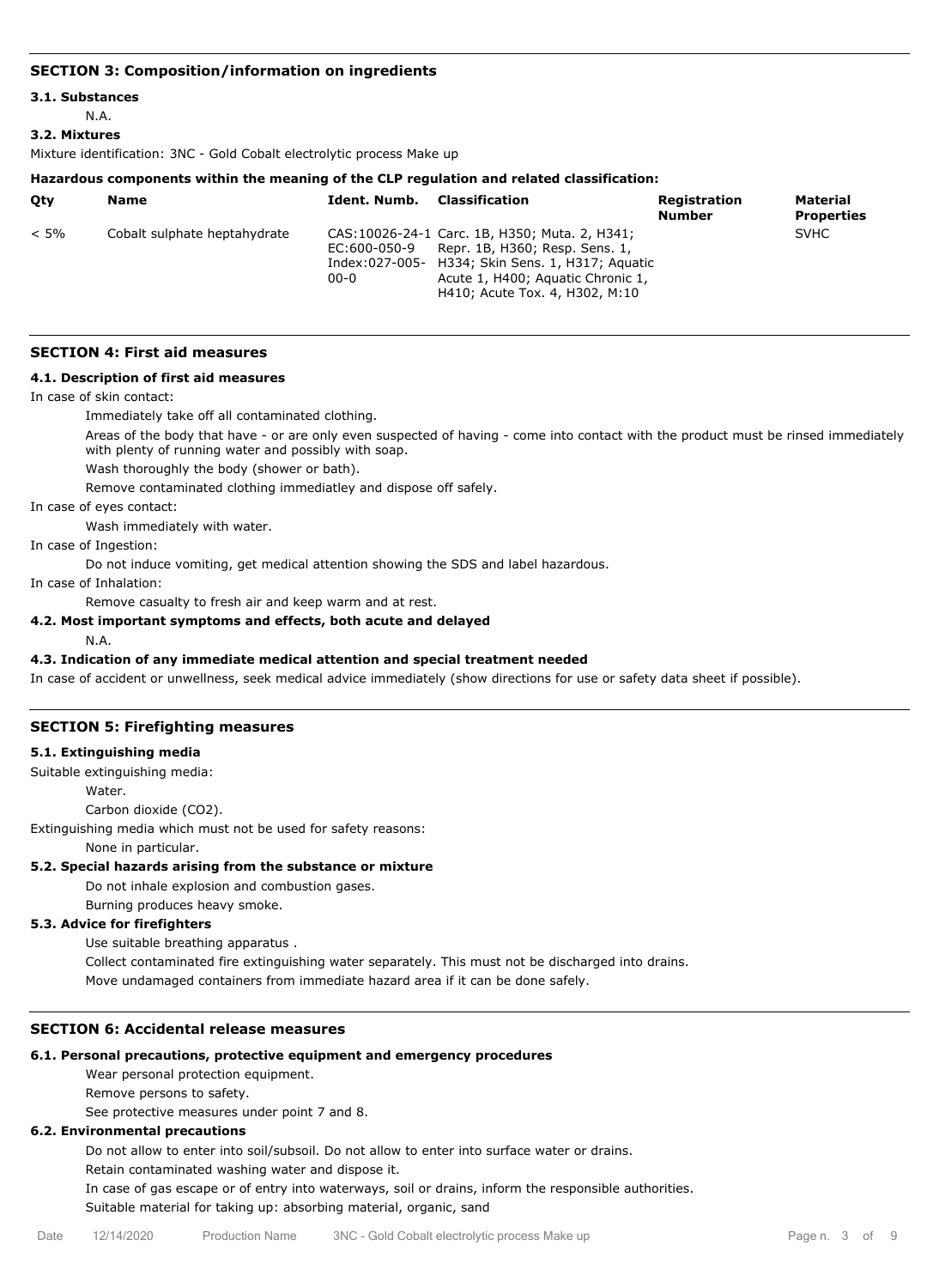## **6.3. Methods and material for containment and cleaning up**

Suitable material for taking up: absorbing material, organic, sand Wash with plenty of water.

# **6.4. Reference to other sections**

See also section 8 and 13

## **SECTION 7: Handling and storage**

## **7.1. Precautions for safe handling**

Avoid contact with skin and eyes, inhaltion of vapours and mists.

Exercise the greatest care when handling or opening the container.

Don't use empty container before they have been cleaned.

Before making transfer operations, assure that there aren't any incompatible material residuals in the containers.

Contamined clothing should be changed before entering eating areas.

Do not eat or drink while working.

See also section 8 for recommended protective equipment.

## **7.2. Conditions for safe storage, including any incompatibilities**

#### Incompatible materials:

None in particular.

Instructions as regards storage premises:

Adequately ventilated premises.

## **7.3. Specific end use(s)**

Recommendation(s) None in particular

Industrial sector specific solutions: None in particular

## **SECTION 8: Exposure controls/personal protection**

## **8.1. Control parameters**

## **Community Occupational Exposure Limits (OEL)**

| <b>Component</b>                | <b>OEL</b><br>Type | Country    | Ceiling | ma/m3 | Long Term Long Term Short<br>ppm | Term<br>mq/m3 | <b>Short</b><br>Term ppm | <b>Behaviour Notes</b> |  |
|---------------------------------|--------------------|------------|---------|-------|----------------------------------|---------------|--------------------------|------------------------|--|
| Cobalt sulphate<br>heptahydrate | ACGIH              | <b>NNN</b> |         | 0.02  |                                  |               |                          |                        |  |

## **8.2. Exposure controls**

Eye protection:

Use close fitting safety goggles, don't use eye lens.

Protection for skin:

Use clothing that provides comprehensive protection to the skin, e.g. cotton, rubber, PVC or viton.

Protection for hands:

Use protective gloves that provides comprehensive protection, e.g. P.V.C., neoprene or rubber.

Respiratory protection:

Use adequate protective respiratory equipment.

Thermal Hazards:

N.A.

Environmental exposure controls:

N.A.

Hygienic and Technical measures

N.A.

# **SECTION 9: Physical and chemical properties**

# **9.1. Information on basic physical and chemical properties**

**Physical State** Liquid **Appearance and colour:** Red liquid **Odour:** Typical **Odour threshold:** N.A. **pH:** 3,50 **Melting point / freezing point:** N.A. **Initial boiling point and boiling range:** N.A.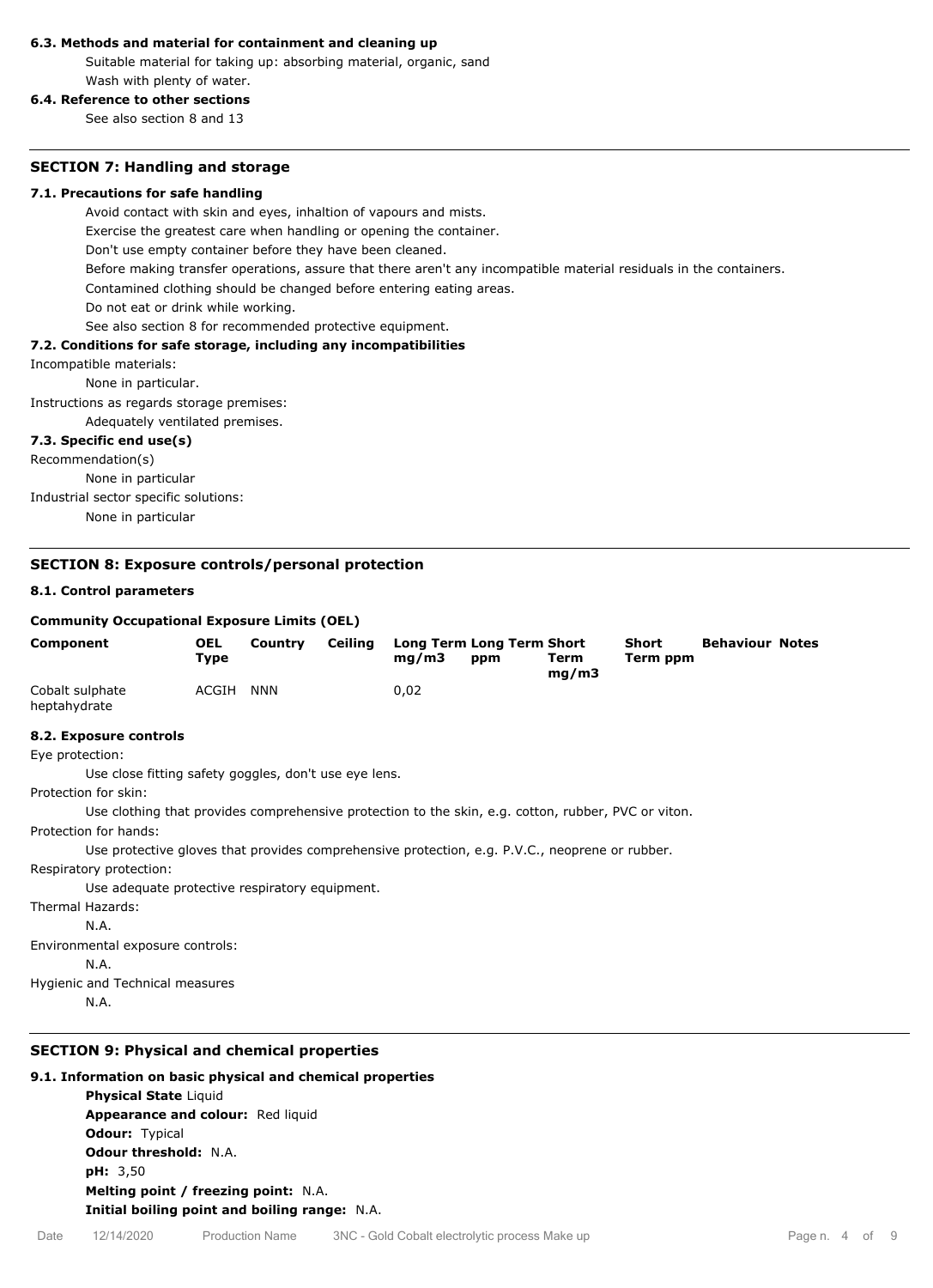**Flash point:** N.A. **Evaporation rate:** N.A. **Upper/lower flammability or explosive limits:** N.A. **Vapour density:** N.A. **Vapour pressure:** N.A. **Relative density:** N.A. **Solubility in water:** Total **Solubility in oil:** N.A. **Partition coefficient (n-octanol/water):** N.A. **Auto-ignition temperature:** N.A. **Decomposition temperature:** N.A. **Viscosity:** N.A. **Explosive properties:** N.A. **Oxidizing properties:** N.A. **Solid/gas flammability:** N.A. **9.2. Other information VOC** N.A. **Substance Groups relevant properties** N.A. **Miscibility:** N.A. **Conductivity:** N.A.

# **SECTION 10: Stability and reactivity**

# **10.1. Reactivity**

Stable under normal conditions

# **10.2. Chemical stability**

Data not Available.

# **10.3. Possibility of hazardous reactions**

None.

# **10.4. Conditions to avoid**

Stable under normal conditions.

## **10.5. Incompatible materials**

None in particular.

## **10.6. Hazardous decomposition products**

None.

# **SECTION 11: Toxicological information**

## **11.1. Information on toxicological effects**

## **Toxicological Information of the Preparation**

| a) acute toxicity                    | Not classified                                                   |
|--------------------------------------|------------------------------------------------------------------|
|                                      | Based on available data, the classification criteria are not met |
| b) skin corrosion/irritation         | Not classified                                                   |
|                                      | Based on available data, the classification criteria are not met |
| c) serious eye damage/irritation     | Not classified                                                   |
|                                      | Based on available data, the classification criteria are not met |
| d) respiratory or skin sensitisation | Not classified                                                   |
|                                      | Based on available data, the classification criteria are not met |
| e) germ cell mutagenicity            | Not classified                                                   |
|                                      | Based on available data, the classification criteria are not met |
| f) carcinogenicity                   | The product is classified: Carc. 1B(H350)                        |
| g) reproductive toxicity             | The product is classified: Repr. 1B(H360)                        |
| h) STOT-single exposure              | Not classified                                                   |
|                                      | Based on available data, the classification criteria are not met |
| i) STOT-repeated exposure            | Not classified                                                   |
|                                      | Based on available data, the classification criteria are not met |
| j) aspiration hazard                 | Not classified                                                   |
|                                      | Based on available data, the classification criteria are not met |
|                                      |                                                                  |

## **Toxicological information on main components of the mixture:**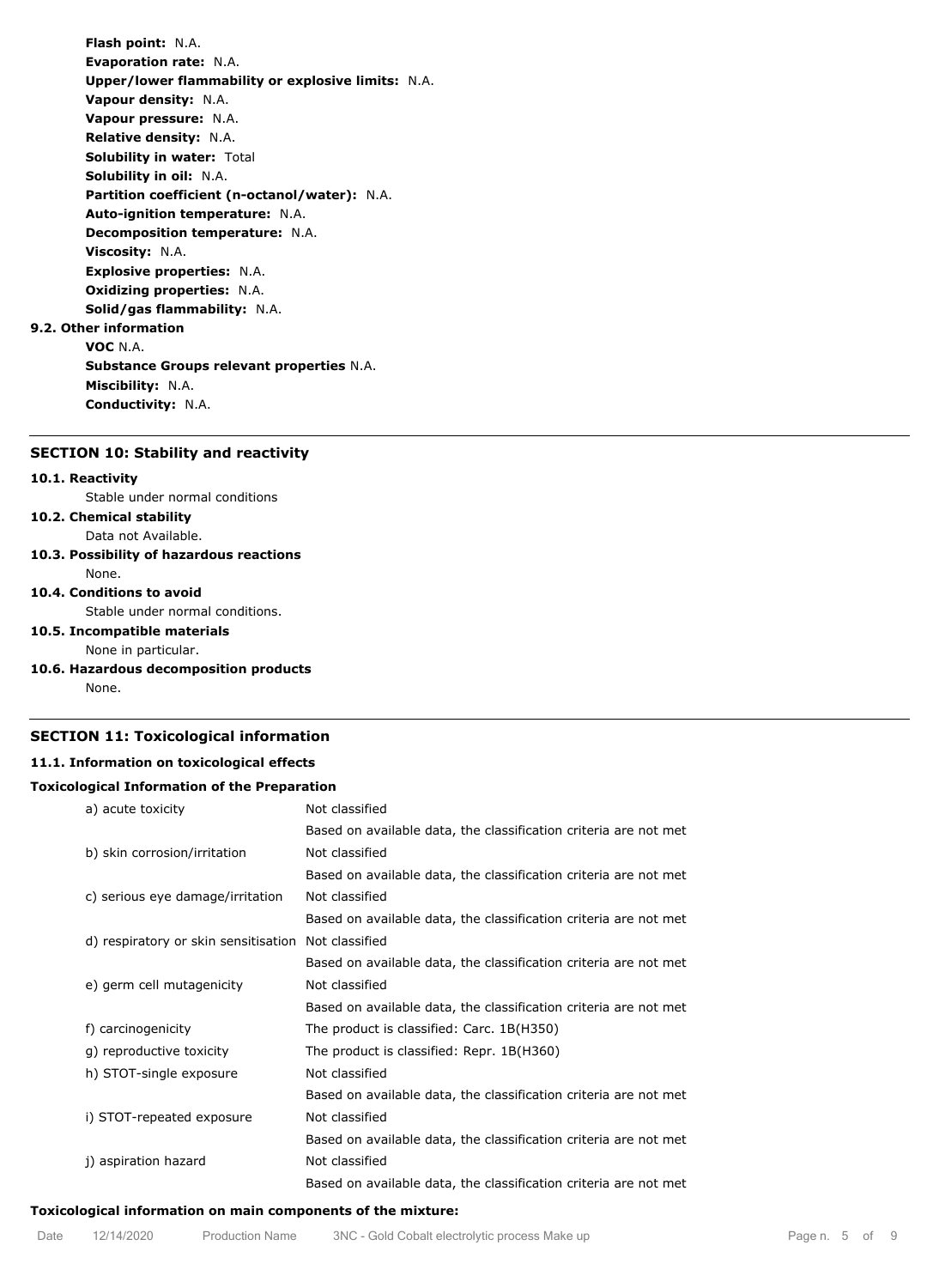## **SECTION 12: Ecological information**

## **12.1. Toxicity**

Adopt good working practices, so that the product is not released into the environment. Eco-Toxicological Information:

Toxic to aquatic life with long lasting effects.

# **List of Eco-Toxicological properties of the product**

The product is classified: Aquatic Chronic 2(H411)

# **List of Eco-Toxicological properties of the components**

| Component                    | Ident. Numb.                                                      | Ecotox Data |                                                                                      |
|------------------------------|-------------------------------------------------------------------|-------------|--------------------------------------------------------------------------------------|
| Cobalt sulphate heptahydrate | 1 - EINECS: I<br>$027 - 005 - 00 - 0 -$<br>INDEX: 600-<br>$050-9$ | (Tigerfish) | CAS: 10026-24- a) Aguatic acute toxicity : LC50 Fish = 52.5 mg/l 96 - Terapon jaruba |
|                              |                                                                   | (Crostacei) | a) Aquatic acute toxicity : EC50 Daphnia magna = $0.027$ mg/l 48 -                   |

a) Aquatic acute toxicity :  $EC50$  Algae = 10,2 mg/l 72 - Pheodactylum tricornutum (Diatom)

## **12.2. Persistence and degradability**

| <b>Component</b>                | Persitence/Degradabili Notes<br>tv: |                |       |
|---------------------------------|-------------------------------------|----------------|-------|
| Cobalt sulphate heptahydrate    | Solubility in water                 | $> 10000$ mg/l |       |
| 12.3. Bioaccumulative potential |                                     |                |       |
| Component                       | <b>Bioaccumulation</b>              | Test           | Value |

| Component                    | <b>Bioaccumulation</b> | l est                             | valud |
|------------------------------|------------------------|-----------------------------------|-------|
| Cobalt sulphate heptahydrate | Bioaccumulative        | BCF - Bioconcentrantion<br>factor | 400   |

# **12.4. Mobility in soil**

N.A.

# **12.5. Results of PBT and vPvB assessment**

No PBT Ingredients are present

## **12.6. Other adverse effects**

N.A.

## **SECTION 13: Disposal considerations**

## **13.1. Waste treatment methods**

Recover, if possible. Send to authorised disposal plants or for incineration under controlled conditions. In so doing, comply with the local and national regulations currently in force.

# **SECTION 14: Transport information**



**14.1. UN number** 3082

## **14.2. UN proper shipping name**

ADR-Shipping Name: ENVIRONMENTALLY HAZARDOUS SUBSTANCE, LIQUID, N.O.S. (Cobalt sulphate heptahydrate) IATA-Technical name: ENVIRONMENTALLY HAZARDOUS SUBSTANCE, LIQUID, N.O.S. (Cobalt sulphate heptahydrate)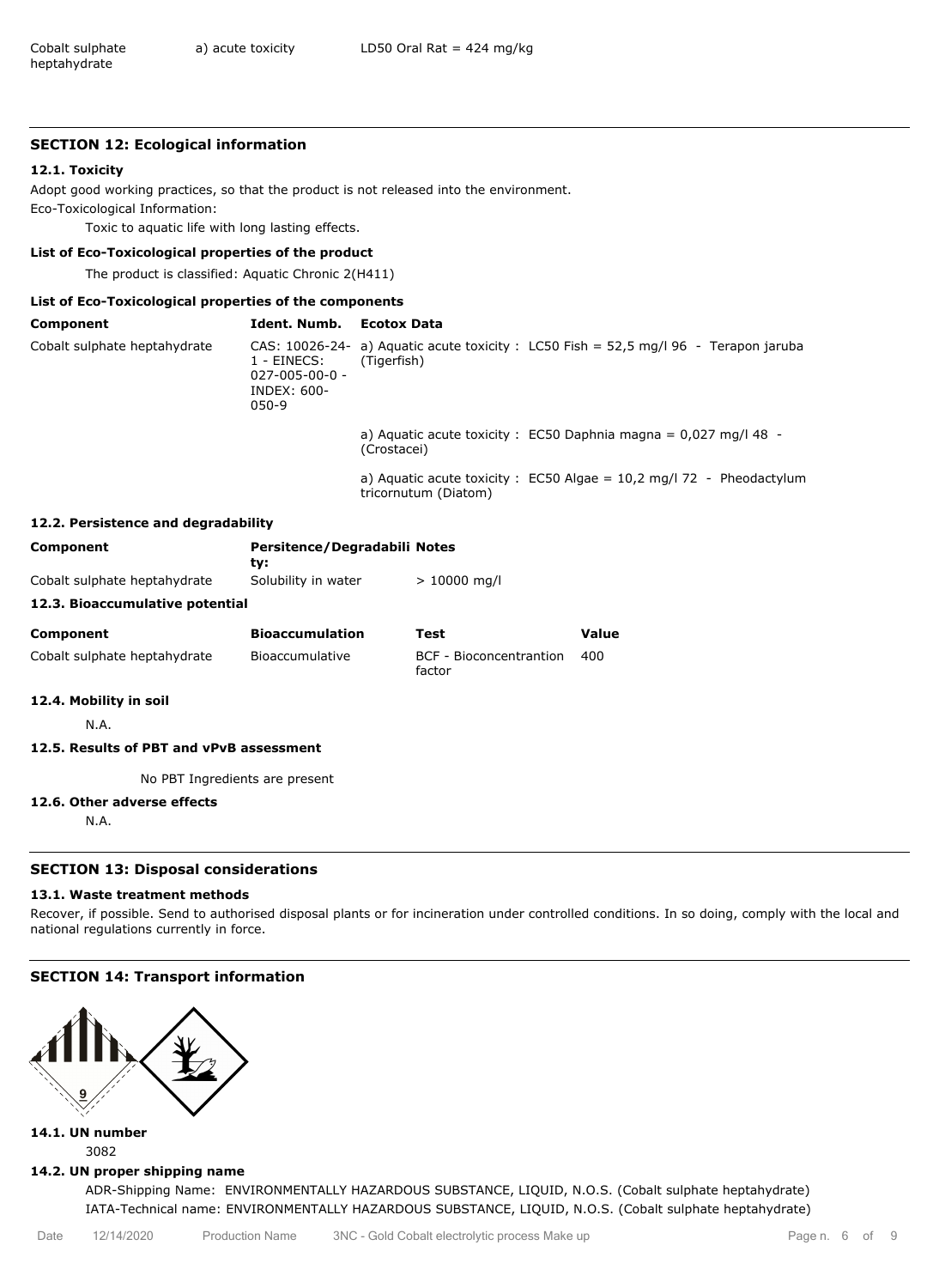IMDG-Technical name: ENVIRONMENTALLY HAZARDOUS SUBSTANCE, LIQUID, N.O.S. (Cobalt sulphate heptahydrate)

## **14.3. Transport hazard class(es)**

ADR-Class: 9

IATA-Class: 9

IMDG-Class: 9

## **14.4. Packing group**

ADR-Packing Group: III IATA-Packing group: III IMDG-Packing group: III

# **14.5. Environmental hazards**

Yes

Environmental Pollutant: Yes

# **14.6. Special precautions for user**

# Road and Rail ( ADR-RID ) :

ADR-Label: 9

ADR - Hazard identification number: 90

ADR-Special Provisions: 274 335 375 601

ADR-Transport category (Tunnel restriction code): 3 (-)

## Air ( IATA ) :

IATA-Passenger Aircraft: 964 IATA-Cargo Aircraft: 964 IATA-Label: 9

IATA-Subsidiary hazards: -

IATA-Erg: 9L

IATA-Special Provisioning: A97 A158 A197

## Sea ( IMDG ) :

IMDG-Stowage Code: Category A

IMDG-Stowage Note: -

IMDG-Subsidiary hazards: -

IMDG-Special Provisioning: 274 335 969

IMDG-EMS: F-A, S-F

## **14.7. Transport in bulk according to Annex II of MARPOL and the IBC Code**

N.A.

# **SECTION 15: Regulatory information**

# **15.1. Safety, health and environmental regulations/legislation specific for the substance or mixture**

Dir. 98/24/EC (Risks related to chemical agents at work) Dir. 2000/39/EC (Occupational exposure limit values) Regulation (EC) n. 1907/2006 (REACH) Regulation (EC) n. 1272/2008 (CLP) Regulation (EC) n. 790/2009 (ATP 1 CLP) and (EU) n. 758/2013 Regulation (EU) n. 286/2011 (ATP 2 CLP) Regulation (EU) n. 618/2012 (ATP 3 CLP) Regulation (EU) n. 487/2013 (ATP 4 CLP) Regulation (EU) n. 944/2013 (ATP 5 CLP) Regulation (EU) n. 605/2014 (ATP 6 CLP) Regulation (EU) n. 2015/1221 (ATP 7 CLP) Regulation (EU) n. 2016/918 (ATP 8 CLP) Regulation (EU) n. 2016/1179 (ATP 9 CLP) Regulation (EU) n. 2017/776 (ATP 10 CLP) Regulation (EU) n. 2018/669 (ATP 11 CLP) Regulation (EU) n. 2018/1480 (ATP 13 CLP) Regulation (EU) n. 2019/521 (ATP 12 CLP) Regulation (EU) 2015/830

Restrictions related to the product or the substances contained according to Annex XVII Regulation (EC) 1907/2006 (REACH) and subsequent modifications:

Restrictions related to the product: None Restrictions related to the substances contained: None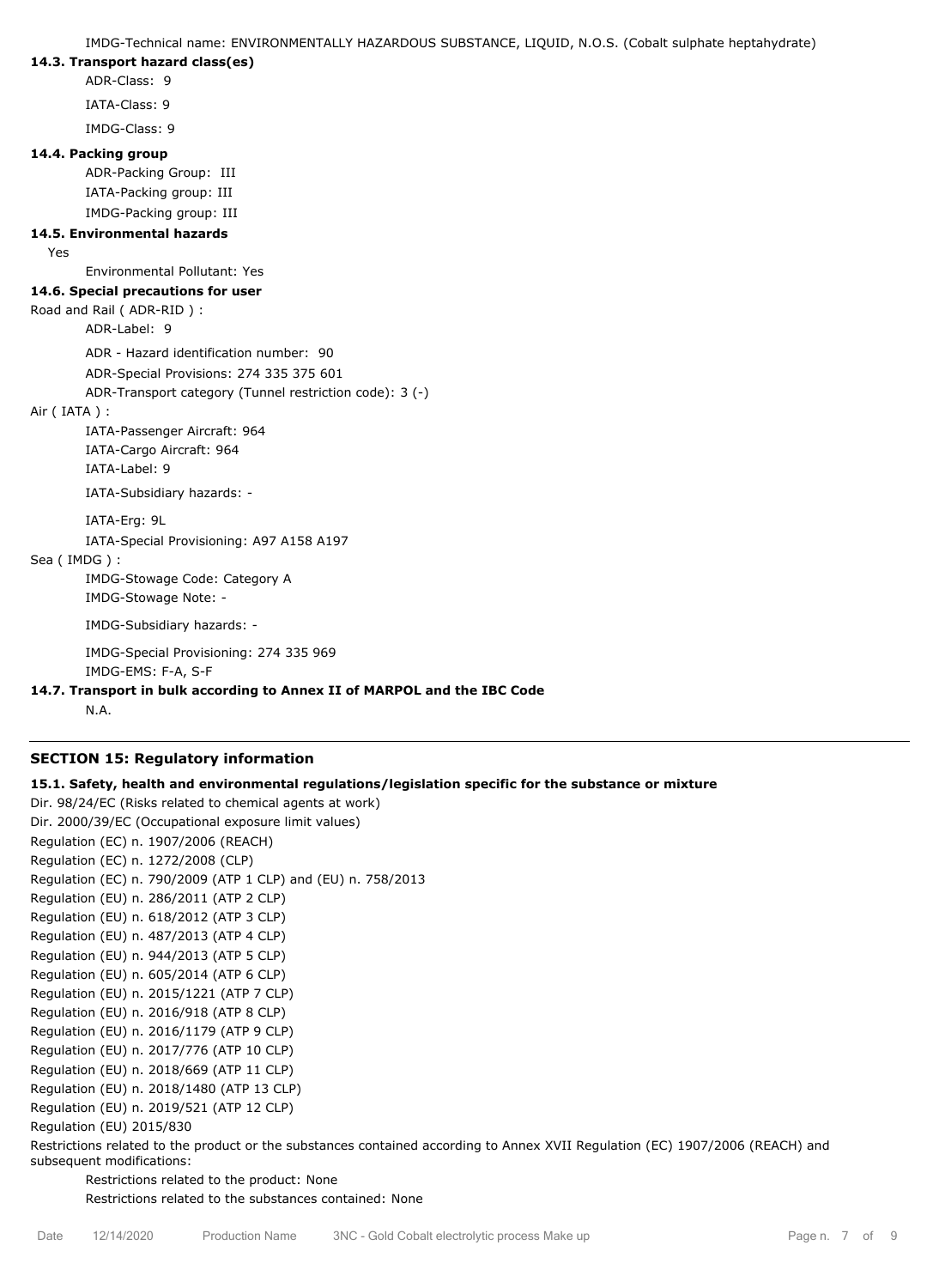N.A.

## **Regulation (EU) No 649/2012 (PIC regulation)**

No substances listed

## German Water Hazard Class.

N.A.

#### SVHC Substances:

## **Substances in candidate list (Art. 59 Reg. 1907/2006, REACH):**

| Component                    | Ident. Numb.        | Quantity | <b>Material Properties</b>            |
|------------------------------|---------------------|----------|---------------------------------------|
| Cobalt sulphate heptahydrate | CAS: 10026-24-1     | $< 5\%$  | <b>SVHC</b>                           |
|                              | EINECS: 600-050-9   |          | Carc. Cat. 3.6/1B; Repr. Cat. 3.7/1B; |
|                              | Index: 027-005-00-0 |          |                                       |

#### **15.2. Chemical safety assessment**

No Chemical Safety Assessment has been carried out for the mixture.

## **SECTION 16: Other information**

| <b>Description</b>                                                         |                                                |  |  |  |
|----------------------------------------------------------------------------|------------------------------------------------|--|--|--|
| Harmful if swallowed.                                                      |                                                |  |  |  |
| May cause an allergic skin reaction.                                       |                                                |  |  |  |
| May cause allergy or asthma symptoms or breathing difficulties if inhaled. |                                                |  |  |  |
| Suspected of causing genetic defects.                                      |                                                |  |  |  |
| May cause cancer.                                                          |                                                |  |  |  |
| May damage fertility or the unborn child.                                  |                                                |  |  |  |
| Very toxic to aquatic life.                                                |                                                |  |  |  |
| Very toxic to aquatic life with long lasting effects.                      |                                                |  |  |  |
| Toxic to aquatic life with long lasting effects.                           |                                                |  |  |  |
| Hazard class and hazard category                                           | <b>Description</b>                             |  |  |  |
| Acute Tox, 4                                                               | Acute toxicity (oral), Category 4              |  |  |  |
| Resp. Sens. 1                                                              | Respiratory Sensitisation, Category 1          |  |  |  |
| Skin Sens. 1                                                               | Skin Sensitisation, Category 1                 |  |  |  |
| Muta, 2                                                                    | Germ cell mutagenicity, Category 2             |  |  |  |
| Carc. 1B                                                                   | Carcinogenicity, Category 1B                   |  |  |  |
| Repr. 1B                                                                   | Reproductive toxicity, Category 1B             |  |  |  |
| Aquatic Acute 1                                                            | Acute aquatic hazard, category 1               |  |  |  |
| Aquatic Chronic 1                                                          | Chronic (long term) aquatic hazard, category 1 |  |  |  |
|                                                                            |                                                |  |  |  |
|                                                                            |                                                |  |  |  |

**Classification and procedure used to derive the classification for mixtures according to Regulation (EC) 1272/2008 [CLP]:**

| <b>Classification according to Regulation Classification procedure</b><br>(EC) Nr. 1272/2008 |                    |
|----------------------------------------------------------------------------------------------|--------------------|
| 3.6/1B                                                                                       | Calculation method |
| 3.7/1B                                                                                       | Calculation method |
| 4.1/C2                                                                                       | Calculation method |
|                                                                                              |                    |

This document was prepared by a competent person who has received appropriate training.

Main bibliographic sources:

ECDIN - Environmental Chemicals Data and Information Network - Joint Research Centre, Commission of the European Communities

SAX's DANGEROUS PROPERTIES OF INDUSTRIAL MATERIALS - Eight Edition - Van Nostrand Reinold

The information contained herein is based on our state of knowledge at the above-specified date. It refers solely to the product indicated and constitutes no guarantee of particular quality.

It is the duty of the user to ensure that this information is appropriate and complete with respect to the specific use intended. This MSDS cancels and replaces any preceding release.

Legend to abbreviations and acronyms used in the safety data sheet:

ACGIH: American Conference of Governmental Industrial Hygienists

ADR: European Agreement concerning the International Carriage of Dangerous Goods by Road.